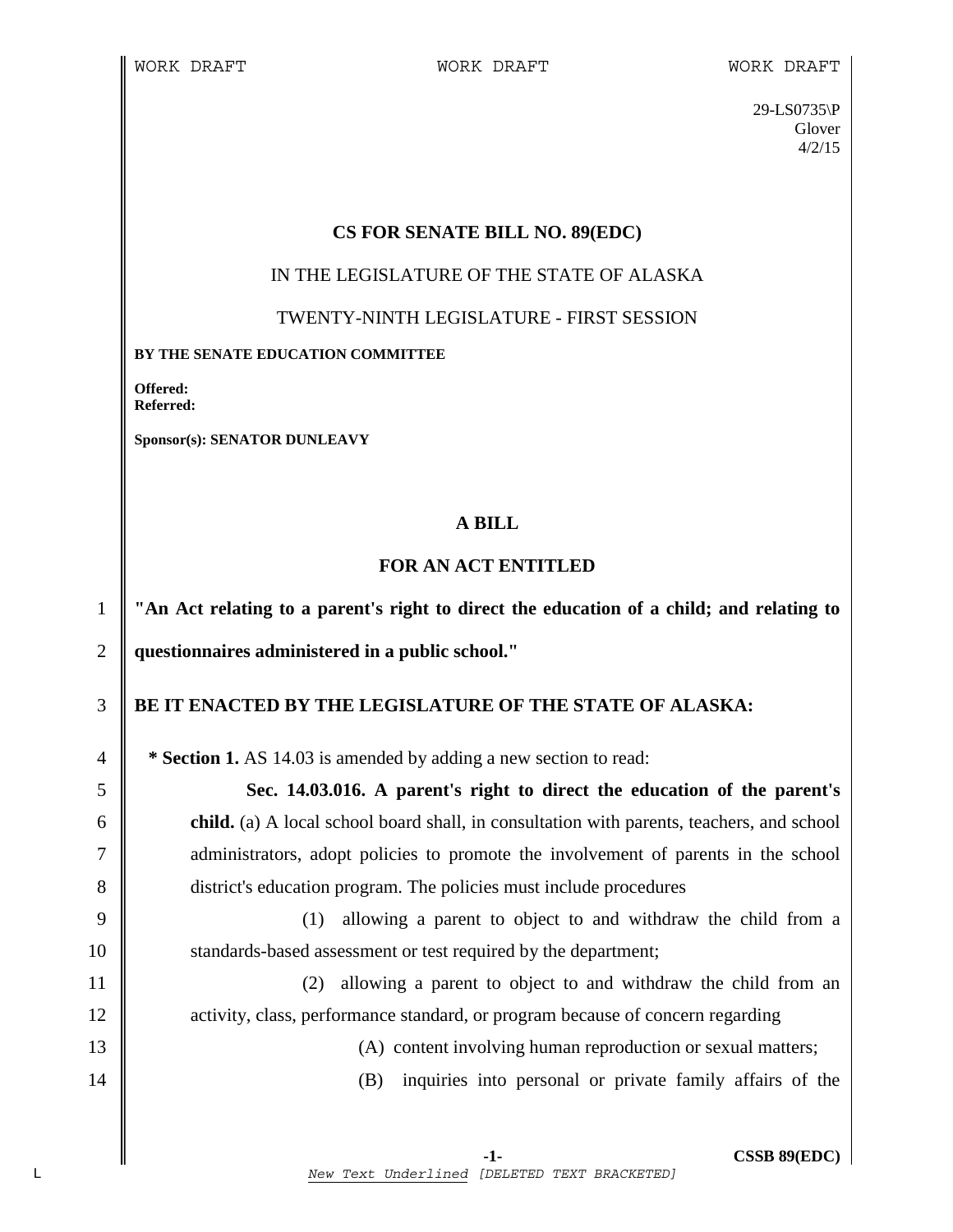1 student or family that are not a matter of public record or subject to public 2 **b** observation:

3 (3) providing for parent notification not less than two weeks, but not 4 more than one month, before any activity, class, performance standard, or program 5 that includes content involving human reproduction or sexual matters is provided to a  $6 \parallel$  child and requiring written permission from the child's parent before the child may 7 **||** participate in the activity, class, performance standard, or program;

8 (4) allowing a parent to withdraw the child from an activity, class, 9 performance standard, program, or standards-based assessment or test required by the 10 **department for a religious holiday**, as defined by the parent;

11 | (5) providing a parent with an opportunity to review the content of an 12 activity, class, performance standard, program, or standards-based assessment or test 13 **lack** required by the department;

14 | (6) ensuring that when a child is absent from an activity, class, 15 performance standard, program, or standards-based assessment or test required by the 16 department under this section, the absence is not considered an unlawful absence 17 under AS 14.30.020.

18 (b) The policies adopted under (a)(1), (2), and (4) - (6) of this section may not 19 allow a parent categorically to object or withdraw a child from all activities, classes, 20 **performance standards, programs, or standards-based assessments or tests required by** 21 the department. The policies must require a parent to object each time the parent 22 wishes to withdraw the child from an activity, class, performance standard, program, 23 cor standards-based assessment or test required by the department. The policies adopted 24 under (a)(3) of this section must require written permission from the child's parent 25 before each activity, class, performance standard, or program is provided to a child 26 **that includes content involving human reproduction or sexual matters.** 

27 (c) In this section,

28 **(1)** "child" means an unemancipated minor under 18 years of age;

29  $\parallel$  (2) "local school board" has the meaning given in AS 14.03.290;

30 (3) "parent" means the natural or adoptive parent of a child or a child's 31 | legal guardian;